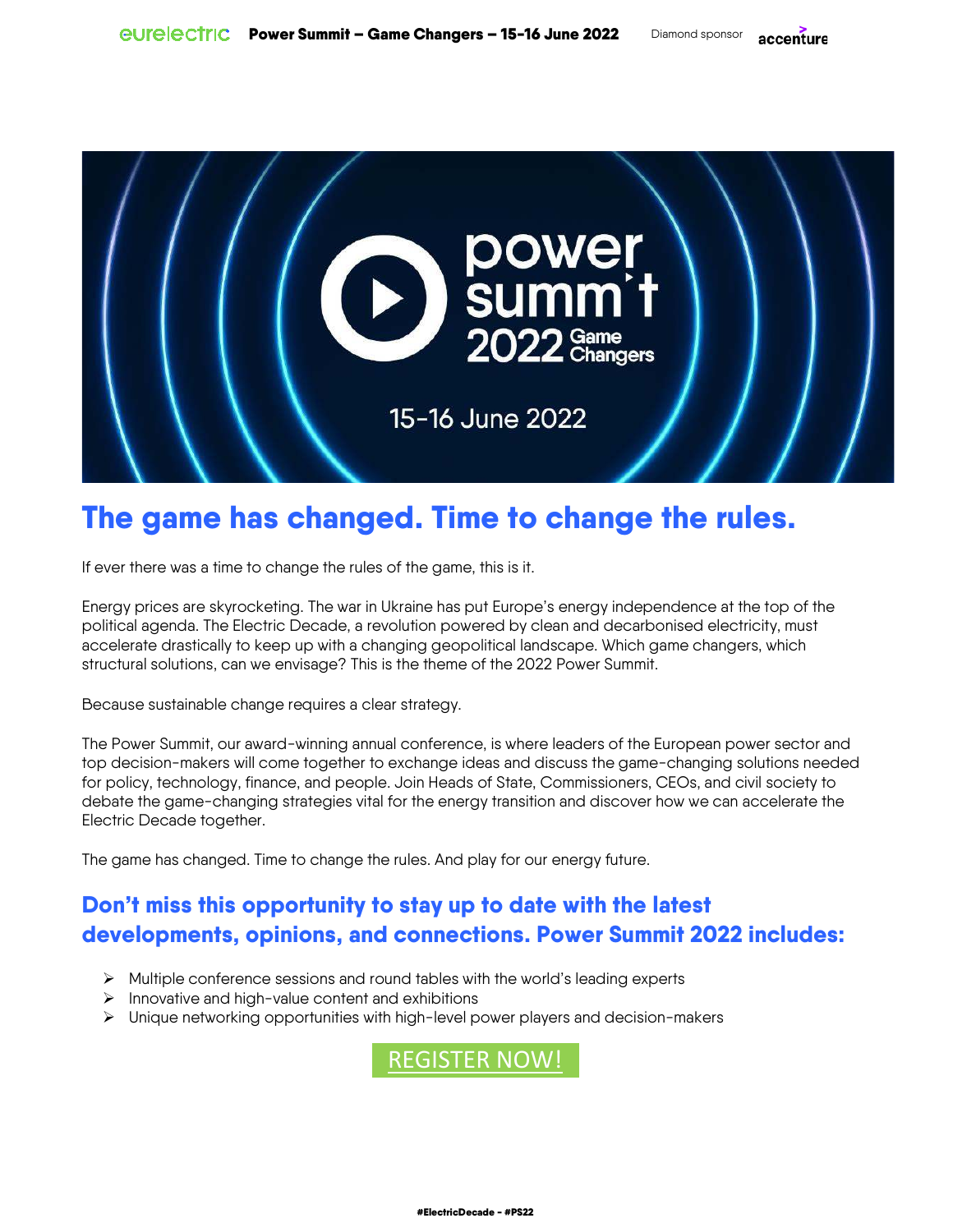|       | eurelectric            | Game Changers - Winning the Electric Decade, 15&16 June 2022, Brussels  | Diamond<br>sponsor | accenture |
|-------|------------------------|-------------------------------------------------------------------------|--------------------|-----------|
| 19:00 | <b>Tuesday 14 June</b> | <b>Welcome Cocktail</b> (Accenture office located in the Gare Maritime) |                    |           |

| Day 1<br><b>15 June 2022</b> | *Plenaries   Power Talks   Redefining Energy   24/7 workshop: Ticket Window Hall (Ground floor)                             |            |
|------------------------------|-----------------------------------------------------------------------------------------------------------------------------|------------|
| 09:00 CET                    | <b>POWER ON</b>                                                                                                             |            |
| 09:00-09:45                  | <b>OPENING SESSION</b>                                                                                                      |            |
| 09:45-11:00                  | <b>PLENARY Electric Decade - Energy prices changing the investment game</b>                                                 |            |
| <b>BREAK</b>                 |                                                                                                                             |            |
| 11:30-12:30                  | Power Talk Hydrogen: A good game changer for industry?                                                                      |            |
| <b>BREAK</b>                 |                                                                                                                             |            |
| 13:00-13:30                  | PRESS CONFERENCE (RECEPTION / COFFEE LOUNGE, 1st floor)                                                                     |            |
| 13:15-13:45                  | * Redefining Energy Special (Ticket Window Hall (Ground floor))                                                             | <b>DAY</b> |
|                              |                                                                                                                             |            |
| 14:00-15:00                  | Power Talk Market Design 2.0: Which game plan for customer engagement?                                                      |            |
| <b>BREAK</b>                 |                                                                                                                             |            |
| 15:30-16:30                  | Power Talk: Digital Disruption: How data creates a whole new ball game                                                      |            |
| <b>BREAK</b>                 |                                                                                                                             |            |
| 16:45-18:00                  | Workshop 24/7: Energy matching: High impact corporate sourcing of carbon free energy<br>(Ticket Window Hall (Ground floor)) |            |
|                              | <b>POWER OFF</b>                                                                                                            |            |
| 19:00                        | <b>Wednesday 15 June</b><br>Gala Dinner (Art & History Museum, Parc du Cinquantenaire, Park 10, 1000 Brussels)              |            |
|                              | Day 2                                                                                                                       |            |
| 09:00 CET                    | <b>16 June 2022</b><br><b>POWER ON</b>                                                                                      |            |
|                              |                                                                                                                             |            |
| 09:00-09:30                  | <b>OPENING SESSION</b>                                                                                                      |            |
| 09:30-11:00                  | <b>PLENARY Power Plant - Time to change the game on permitting</b>                                                          | <b>DAY</b> |
| <b>BREAK</b>                 |                                                                                                                             | 2          |
| 11:30-12:30                  | <b>Power Talk DSOs - Their role in the grid investment toolbox</b>                                                          |            |
| <b>BREAK</b>                 |                                                                                                                             |            |
|                              |                                                                                                                             |            |
| 14:00-15:00                  | <b>Power Talk Climate adaptation: the game plan for resilience</b>                                                          |            |
| 15:00-16:00                  | <b>Executive Dialogue &amp; Concluding remarks</b><br><b>POWER OFF</b>                                                      |            |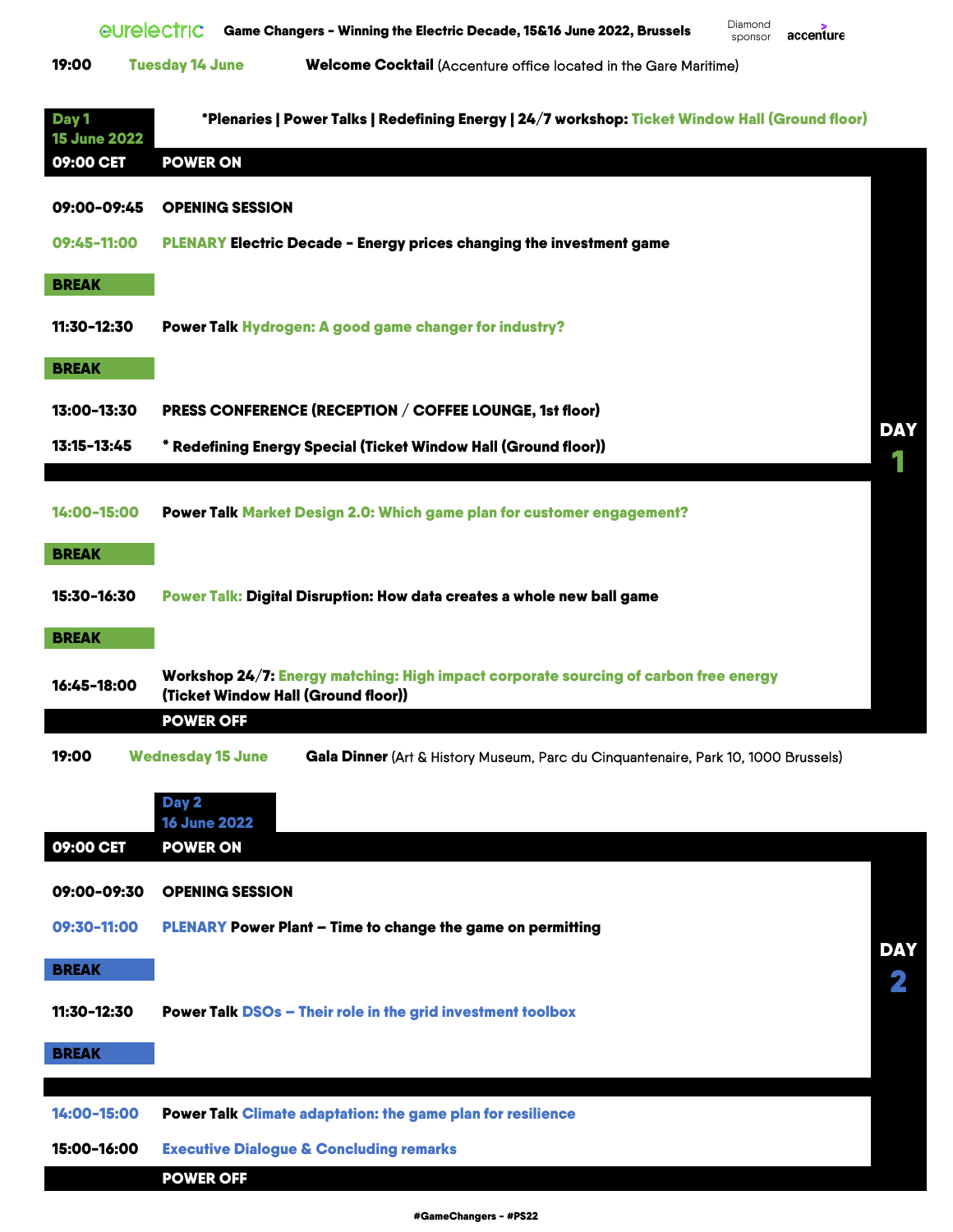## Day 1 – 15 June am (Ticket Window Hall (Ground floor))

| 09:00 - 09:35                                                                         | <b>OPENING SESSION</b>                                  |  |
|---------------------------------------------------------------------------------------|---------------------------------------------------------|--|
| Opening                                                                               | Kristian Ruby, Eurelectric Secretary General            |  |
| <b>Farid Safarov, Deputy Minister, Ministry of Energy of Ukraine</b><br>Introductions |                                                         |  |
|                                                                                       | Kadri Simson, EU Commissioner for Energy (pre-recorded) |  |
|                                                                                       | Jean-Bernard Lévy, Eurelectric President - CEO, EDF     |  |

09:35 - 11:00 PLENARY: Electric Decade - Energy prices changing the investment game

This opening session will feature valuable insights from top-level policymakers and industry leaders into key questions on the transition, setting the stage for two days of in-depth exchanges on the most critical topics affecting the power sector and its partners. Theses questions include:

- Is the European policy framework on track to deliver a holistic response to the continent's climate challenges?
- What are the potential game changers in the financing and implementation of the "Fit for 55" package?
- How is the investment climate being shaped by political debates and external factors?
- Can Europe deliver on its climate leadership ambition under these conditions?
- Introduction & moderation by Lawrence Slade, Chief Executive Officer, GIIA
- Keynote & panel: Catharina Sikow-Magny, Director of Green transition & energy system integration, DG ENER, European **Commission**
- Setting the scene **Melissa Stark, Global Renewables and Energy Transition Services Lead, Accenture**
- Panel debate Claire Waysand Executive Vice President, in charge of Corporate Secretariat, Strategy, Research & Innovation and Communication, ENGIE SA Matthias Rebellius Member of the Managing Board, Siemens AG and CEO Siemens Smart Infrastructure Peter O'Flaherty Head of Network Utilities, Equitix Wytse Kaastra Managing Director for Utilities & Energy Transition Europe, Accenture Pawel Cioch

Vice-President Corporate Affairs, PGE

## 11:00-11:30 BREAK

## 11:30 – 12:30 POWER TALK: Hydrogen: A good game changer for industry?

This discussion aims to:

– Identify applications where it will really make sense to use hydrogen.

– Discuss the incentives required to cut the cost of producing electrolytic hydrogen to compete with fossil-based hydrogen.

– Map out the public and private investments realised or announced.

– Exchange on the European market design for hydrogen.

| Introduction & moderation by            | Jesse Scott, Director International Programmes, Agora Energiewende                      |                                                                                                               |  |
|-----------------------------------------|-----------------------------------------------------------------------------------------|---------------------------------------------------------------------------------------------------------------|--|
| Keynote & panel                         | David Bryson, Chief Operating Officer and Chief Sustainability Officer, Uniper          |                                                                                                               |  |
| Panel debate including above<br>speaker | <b>Henning Herenstein</b><br>Deputy Head of Unit, Energy Intensive<br>Industry, DG GROW | Gaia Stigliani<br>Principal, AFRY Management Consulting                                                       |  |
|                                         | Vilislava Ivanova<br>Senior Researcher, E3G                                             | <b>Charles Hertoghe</b><br>Vice-President Strategy and Business Development at<br><b>ENGIE Thermal Europe</b> |  |

| 12:30-14:00 | BREAK                                                                     |  |
|-------------|---------------------------------------------------------------------------|--|
|             |                                                                           |  |
|             | 13:15-13:45 Redefining Energy Special (Ticket Window Hall (Ground floor)) |  |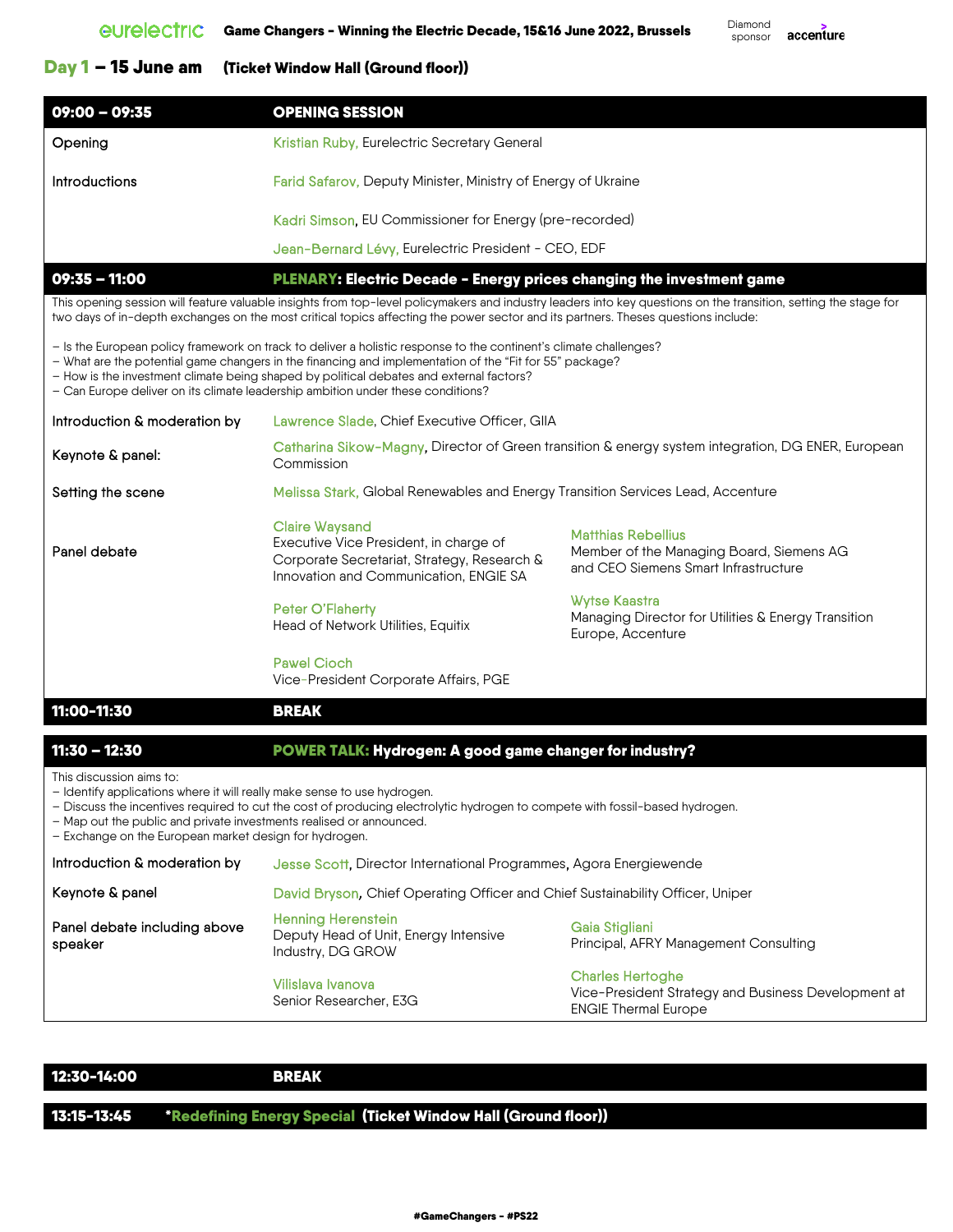# GUIC CAME Changers - Winning the Electric Decade, 15&16 June 2022, Brussels Diamond

accenture sponsor

Come and listen to Laurent Segalen, Founder, Megawatt-X and Gerard Reid, Energy Transition Investment Banker put Jorgo Chatzimarkakis, CEO, Hydrogen Europe in the spotlight with regard to the role of Hydrogen in ensuring a clean and decarbonised future.

# Day 1 – 15 June pm

| $14:00 - 15:00$                                                                                                                                                                                                                                                                                                                                                                                                                                                                                          | POWER TALK Market Design 2.0: Which game plan for customer engagement?                                                                                                                                                            |                                                                          |  |  |
|----------------------------------------------------------------------------------------------------------------------------------------------------------------------------------------------------------------------------------------------------------------------------------------------------------------------------------------------------------------------------------------------------------------------------------------------------------------------------------------------------------|-----------------------------------------------------------------------------------------------------------------------------------------------------------------------------------------------------------------------------------|--------------------------------------------------------------------------|--|--|
| Affordability is key to ensure customer engagement in the energy transition and to make decarbonization a reality. In recent months, Europe has been<br>experiencing rising wholesale electricity prices - predominantly caused by the increase of global natural gas prices. This, in turn, has led to consumer concerns<br>and triggered political debate across the continent.                                                                                                                        |                                                                                                                                                                                                                                   |                                                                          |  |  |
|                                                                                                                                                                                                                                                                                                                                                                                                                                                                                                          | The electricity price surge has led to questions around the efficiency of the electricity market and whether some adjustments, improvements at wholesale and<br>retail level are needed to make it fit for the energy transition. |                                                                          |  |  |
| contribute to this debate.                                                                                                                                                                                                                                                                                                                                                                                                                                                                               | This session will take stock of the state of play around electricity prices and market design at EU level and discuss how the power sector can actively                                                                           |                                                                          |  |  |
| Introduction &<br>moderation                                                                                                                                                                                                                                                                                                                                                                                                                                                                             | <b>Wytse Kaastra</b><br>Managing Director for Utilities & Energy Transition Europe, Accenture                                                                                                                                     |                                                                          |  |  |
| Keynote & panel                                                                                                                                                                                                                                                                                                                                                                                                                                                                                          | <b>Simone Mori</b><br>Head of Europe, Enel Group                                                                                                                                                                                  |                                                                          |  |  |
| Panel debate                                                                                                                                                                                                                                                                                                                                                                                                                                                                                             | <b>Christophe Gence-Creux</b><br>Head of Department - Electricity<br>& Chair of Market European Stakeholders Committee, ACER                                                                                                      | <b>Monique Goyens</b><br>Director General, BEUC                          |  |  |
|                                                                                                                                                                                                                                                                                                                                                                                                                                                                                                          | Paula Pinho<br>Director of Just Transition, Consumers, Energy Efficiency and<br>Innovation, DG ENER, European Commission                                                                                                          |                                                                          |  |  |
| 15:00-15:30<br><b>BREAK</b>                                                                                                                                                                                                                                                                                                                                                                                                                                                                              |                                                                                                                                                                                                                                   |                                                                          |  |  |
|                                                                                                                                                                                                                                                                                                                                                                                                                                                                                                          |                                                                                                                                                                                                                                   |                                                                          |  |  |
| 15:30-16:30                                                                                                                                                                                                                                                                                                                                                                                                                                                                                              | POWER TALK: Digital Disruption: How data creates a whole new ball game                                                                                                                                                            |                                                                          |  |  |
| Digitalisation enables European power networks to become more connected, intelligent, efficient, reliable, and sustainable, while inevitably changing how we<br>supply, purchase, and interact with electricity. Data collection and exchanges are growing exponentially, creating digital threats but also valuable opportunities<br>for the power sector. Amid such a rapidly evolving context, this Power Talk will foster a discussion about the implications of Europe's digital energy revolution, |                                                                                                                                                                                                                                   |                                                                          |  |  |
| the new business models needed to make the best of it, and the policy frameworks required to facilitate these developments.                                                                                                                                                                                                                                                                                                                                                                              |                                                                                                                                                                                                                                   |                                                                          |  |  |
| Welcome and<br>moderation                                                                                                                                                                                                                                                                                                                                                                                                                                                                                | Lucy Craig, Senior Vice President, Growth, Innovation and Digital Energy Systems, DNV                                                                                                                                             |                                                                          |  |  |
| Keynote & panel                                                                                                                                                                                                                                                                                                                                                                                                                                                                                          | Gary Lawrence, Segment President Power & Grid, Schneider Electric                                                                                                                                                                 |                                                                          |  |  |
| Panel debate                                                                                                                                                                                                                                                                                                                                                                                                                                                                                             | José M <sup>ª</sup> Torres                                                                                                                                                                                                        | <b>Michel Fraisse</b>                                                    |  |  |
|                                                                                                                                                                                                                                                                                                                                                                                                                                                                                                          | Head of Smart Grid Unit, Ormazabal                                                                                                                                                                                                | Europe Vice President & CTO, Huawei Digital<br>Power                     |  |  |
|                                                                                                                                                                                                                                                                                                                                                                                                                                                                                                          | <b>Vincent Berrutto</b><br>Head of Unit Innovation, Research, Competitiveness, and<br>Digitalisation, DG ENER                                                                                                                     | <b>Naomi Chevillard</b><br>Head of Regulatory Affairs, SolarPower Europe |  |  |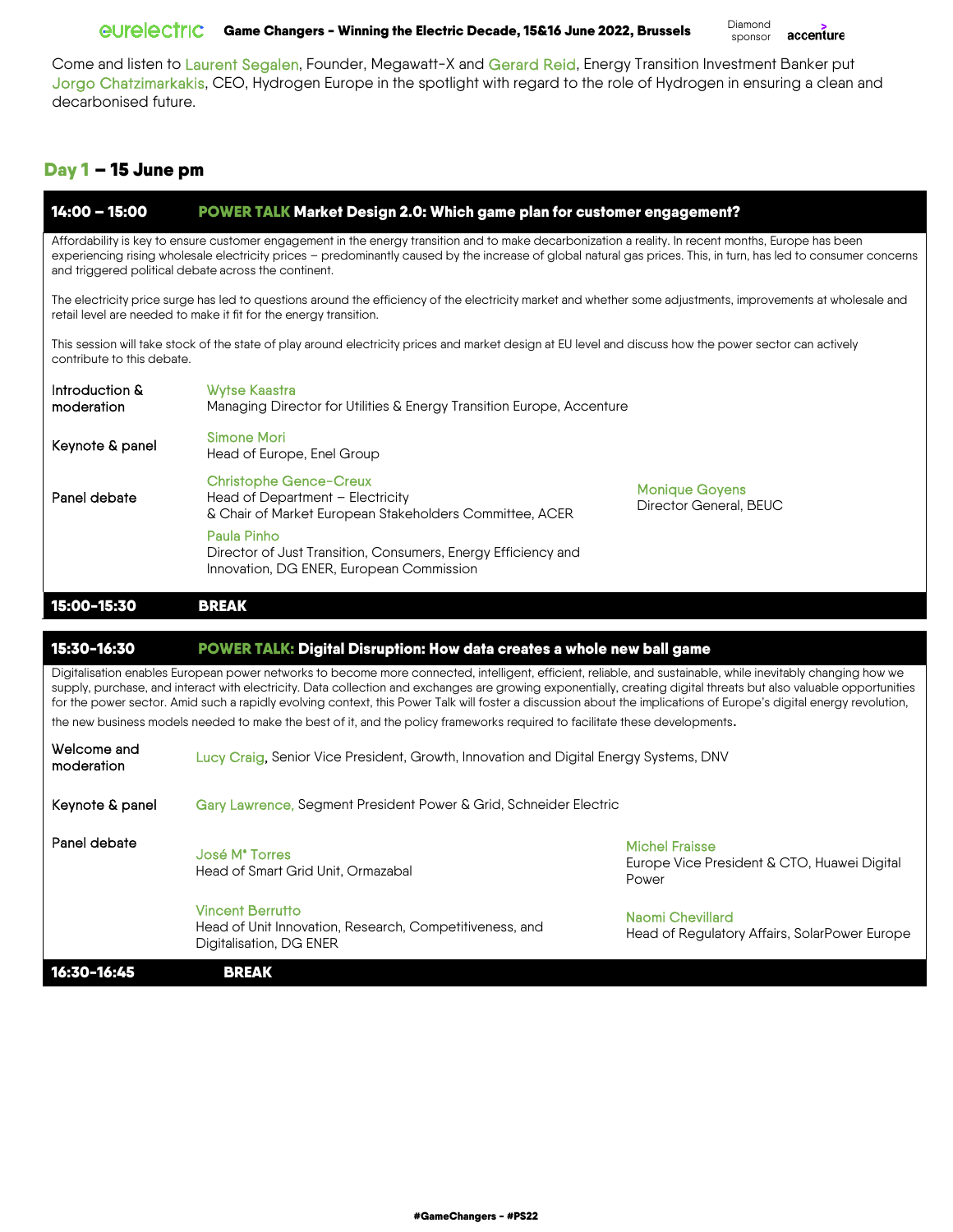16:45-18:00 WORKSHOP 24/7: Energy matching: High impact corporate sourcing of carbon free energy

Moving towards a verifiable system of matching the production of carbon-free sources of energy with consumption 24 hours a day, 7 days a week (24/7) can help accelerate the decarbonisation of the grid. As interest from consumers in hourly carbon-free energy matching is growing – with a range of corporate, public sector and institutional energy buyers targeting 24/7 matching for their operations – the ecosystem of 24/7 practitioners across the whole electricity value chain is also expanding rapidly.

This workshop intends to explore:

- How a variety of different players are implementing hourly clean energy matching?
- What are the lessons learned from existing 24/7 matching case studies?
- What are the opportunities for suppliers and solution providers to grow this movement?

| Introduction & co-moderation                     | <b>Bruce Douglas, Director Business &amp; Communications, Eurelectric</b><br>Joop Hazenberg, Policy & Impact Director, RE-Source platform                                                                                                                                                              |  |  |
|--------------------------------------------------|--------------------------------------------------------------------------------------------------------------------------------------------------------------------------------------------------------------------------------------------------------------------------------------------------------|--|--|
| Keynote                                          | Caroline Golin, Global Head of Energy Market Development and Policy, Google                                                                                                                                                                                                                            |  |  |
| Delivering 24/7 clean energy                     | Sébastien de Menten, Innovation Project Lead, Engie                                                                                                                                                                                                                                                    |  |  |
| Modeling 24/7 impact on the grid                 | Tom Brown, Professor of "Digital Transformation in Energy Systems", TU Berlin                                                                                                                                                                                                                          |  |  |
| Getting to 24/7 in practice                      | Constant Alarcon, Programme Manager for Clean Energy at C40 Cities                                                                                                                                                                                                                                     |  |  |
| Digital 24/7 clean energy                        | Fiona Tiller, Product Owner - TraceX, Powerledger                                                                                                                                                                                                                                                      |  |  |
| Interactive survey +<br>discussion with audience | <b>moderated by Bruce Douglas, Director Business &amp; Communications and</b><br>Diana Gherasim, Advisor RES & Storage, Eurelectric                                                                                                                                                                    |  |  |
|                                                  | Surveying participants' willingness to pursue 24/7 solutions themselves.<br>➤<br>Hearing from participants directly - what changes / evidence / resources would they<br>➤<br>need in order to actively pursue 24/7.<br>What opportunities do participants see for suppliers / solution providers?<br>➤ |  |  |
| Closing remarks                                  | Caroline Golin, Global Head of Energy Market Development and Policy, Google                                                                                                                                                                                                                            |  |  |

## (Ticket Window Hall (Ground floor)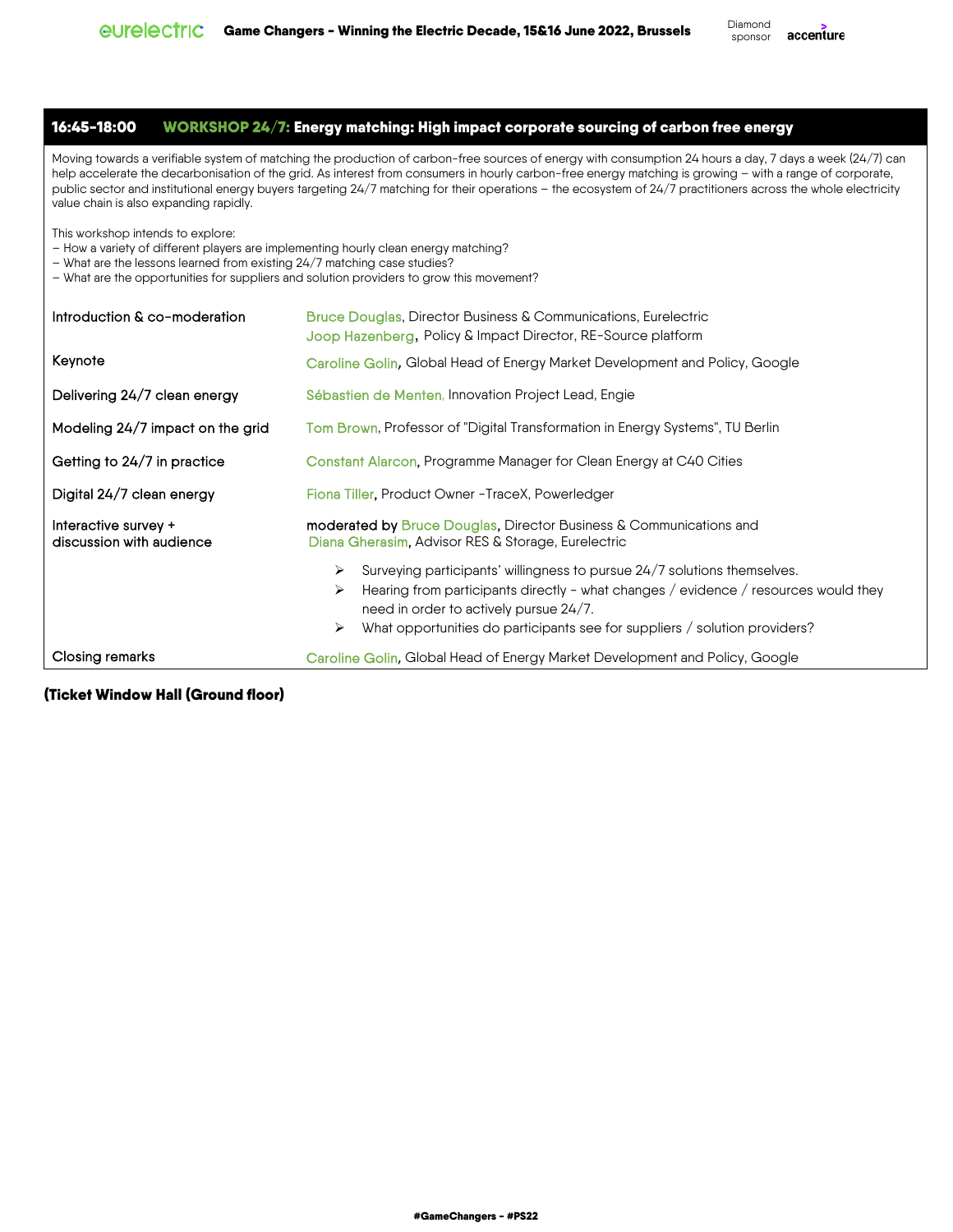## Day 2 – 16 June am (Ticket Window Hall (Ground floor)

| 09:00 - 09:30                                                                                                                                                                                                                                                                                       | <b>OPENING SESSION</b>                                                                                                                                                                                                                                                                                              |  |  |  |  |
|-----------------------------------------------------------------------------------------------------------------------------------------------------------------------------------------------------------------------------------------------------------------------------------------------------|---------------------------------------------------------------------------------------------------------------------------------------------------------------------------------------------------------------------------------------------------------------------------------------------------------------------|--|--|--|--|
| Welcome Day 2                                                                                                                                                                                                                                                                                       | Kristian Ruby, Eurelectric Secretary General                                                                                                                                                                                                                                                                        |  |  |  |  |
| Keynote                                                                                                                                                                                                                                                                                             | Patrick Graichen, State Secretary at the Federal Ministry for Economic Affairs and Climate Action, Germany                                                                                                                                                                                                          |  |  |  |  |
| 09:30 - 11:00                                                                                                                                                                                                                                                                                       | PLENARY Power Plant - Time to change the game on permitting                                                                                                                                                                                                                                                         |  |  |  |  |
|                                                                                                                                                                                                                                                                                                     | We set out a vision in which protecting biodiversity and achieving ambitious climate and energy objectives go hand in hand. To tackle a multifaceted problem,<br>we go beyond siloed thinking and reveal the best practices across Europe that bridge biodiversity, agriculture, funding, energy, data and economy. |  |  |  |  |
| - Get inspired by best practices from existing integrated RES projects.<br>- Build knowledge around exploitable synergies for successful integration of energy, climate, and biodiversity objectives.<br>- Step into a future reality where decarbonisation and nature regeneration go hand in hand |                                                                                                                                                                                                                                                                                                                     |  |  |  |  |
| Introduction &<br>moderation                                                                                                                                                                                                                                                                        | Kristian Ruby, Secretary General, Eurelectric                                                                                                                                                                                                                                                                       |  |  |  |  |
| Panel debate                                                                                                                                                                                                                                                                                        | Miguel Stilwell de Andrade, CEO, EDP<br>Jutta Paulus, MEP                                                                                                                                                                                                                                                           |  |  |  |  |
|                                                                                                                                                                                                                                                                                                     | Noor Yafai, Europe Director Global Policy and Institutional Partnerships, The Nature Conservancy                                                                                                                                                                                                                    |  |  |  |  |
|                                                                                                                                                                                                                                                                                                     | Jochen Hauff, Director Corporate Strategy, Energy Policy & Sustainability, BayWa r.e. AG                                                                                                                                                                                                                            |  |  |  |  |
| Policy vision                                                                                                                                                                                                                                                                                       | Virginijus Sinkevičius, EU Commissioner for Environment (pre-recorded)                                                                                                                                                                                                                                              |  |  |  |  |
| Industry<br>vision                                                                                                                                                                                                                                                                                  | Francesco Starace, Chief Executive Officer and General Manager of Enel S.p.A. (pre-recorded)                                                                                                                                                                                                                        |  |  |  |  |
| Concluding<br>remarks                                                                                                                                                                                                                                                                               | Marianne Kleiberg, Managing Director Europe, The Nature Conservancy                                                                                                                                                                                                                                                 |  |  |  |  |

#### ı 11:30 – 12:30 POWER TALK DSOs – Their role in the grid investment toolbox

Eurelectric's landmark "Connecting the Dots" study identified that €375-€425 billion of investments are needed to make the distribution grids fit for purpose in an increasingly decarbonised, decentralised, and digitalised power system. While the study focused on investments needs and drivers, it remains open to which forms of investment can take place. DSOs, for instance, have a range of options to solve congestions – network tariff design, grid reconfiguration, tradition reinforcement, and flexibility procurement, among others. The feasibility and cost-effectiveness of each option shall be carefully considered and compared in the final investment's decision.

| Introduction &<br>moderation | Carolina Vereda, Chair, Eurelectric WG Regulation & Network Customers<br>Regulatory Affairs, Endesa          |                                                                                                            |
|------------------------------|--------------------------------------------------------------------------------------------------------------|------------------------------------------------------------------------------------------------------------|
| Keynote & panel              | Sabine Erlinghagen, CEO Grid Software, Siemens Smart Infrastructure                                          |                                                                                                            |
| Response                     | Sabine Crome, Policy Officer, Internal Energy Market Unit, DG ENER, European Commission                      |                                                                                                            |
| Panel debate                 | <b>Annegret Groebel</b><br>CEER President & Director of International Relations.<br><b>Bundesnetzagentur</b> | Annika Viklund<br>Senior Vice President and Head of Business Area<br>Distribution, Vattenfall Distribution |
|                              | <b>Stephen Woodhouse</b><br>Director, AFRY Management Consulting                                             |                                                                                                            |

12:30-14:00

**BREAK** 

---------------------------------------------------------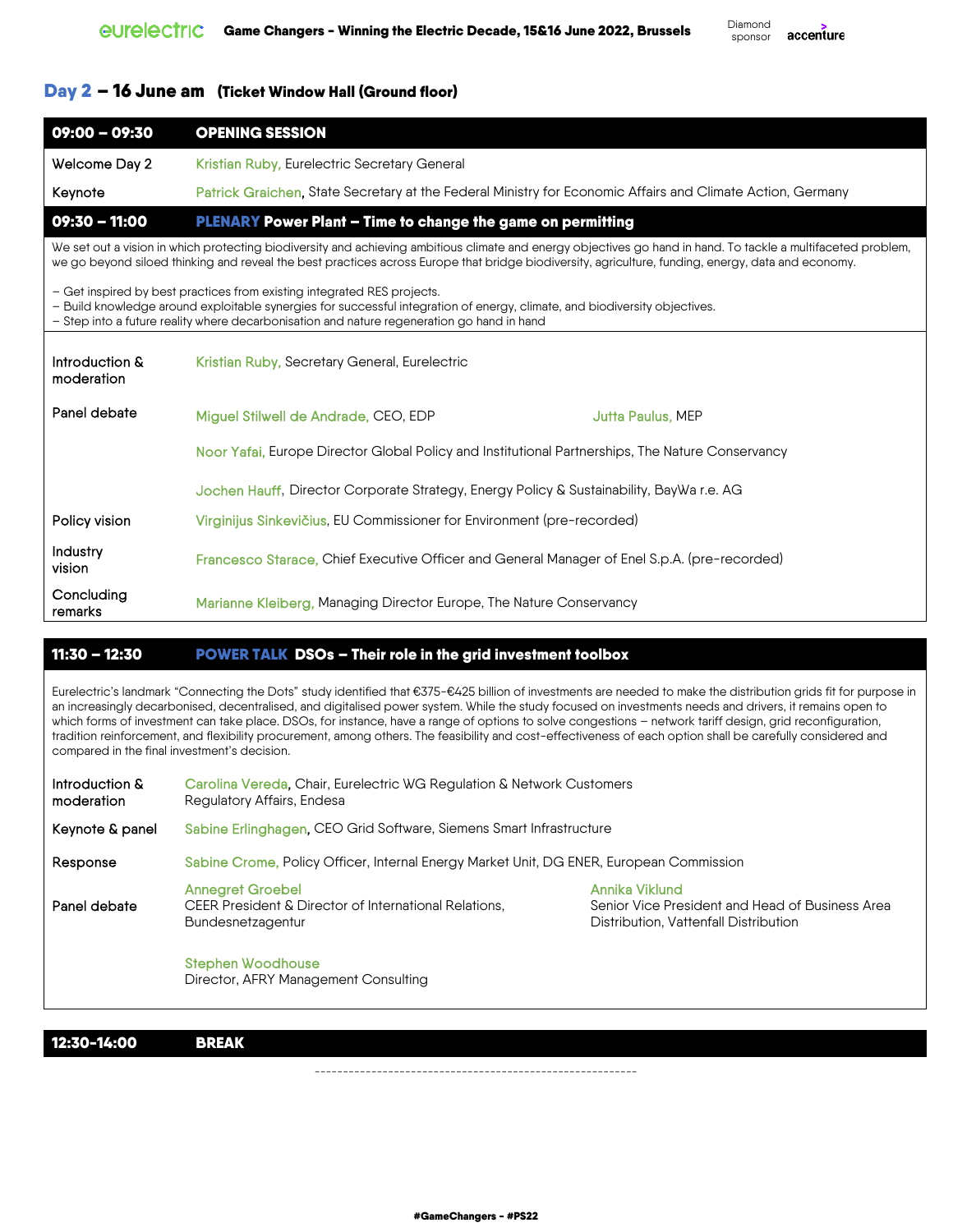accenture

# Day 2 – 16 June pm (Ticket Window Hall (Ground floor)

#### 14:00 – 15:00 POWER TALK Climate adaptation: the game plan for resilience

The combination of changing climate conditions – including more frequent and intense extreme weather – and the growing importance of electricity in the clean energy transition, means that power sector resiliency is essential. The industry needs to boost resourcing to make power supplies more resilient to disruptions from weather, cyber attacks, and multi-factor events. Utilities, regulators, and policymakers will provide their insights on the future power system, the environment in which it will operate to identify critical resiliency and adaptation investments, and the creation of an associated regulatory framework.

| Introduction &<br>moderation | <b>Goran Hult, VP Nuclear &amp; Development, Fortum Sweden</b>                         |                                                                                            |
|------------------------------|----------------------------------------------------------------------------------------|--------------------------------------------------------------------------------------------|
| Keynote                      | Arshad Mansoor, President and CEO, EPRI                                                |                                                                                            |
| Panel debate                 | <b>Stephan Lechner</b><br>Director, Euratom safeguards<br>DG ENER, European Commission | <b>Christine Materazzi-Wagr</b><br>Chair, ACER & CEER Elect<br>Director Electricity, E-Con |
|                              | <b>Alejandro Hernandez</b>                                                             | <b>Christina Papapostolou</b>                                                              |

Head of Unit Renewable Integration and Secure Electricity, IEA

Christine Materazzi-Wagner ricity Working Groups Director Electricity, E-Control

Christina Papapostolou European Affairs Director, PPC

| 15:00-16:00                                                                                                                                                                                                                                                                                                                                               | <b>Executive Dialogue &amp; Concluding remarks</b>       |                                          |
|-----------------------------------------------------------------------------------------------------------------------------------------------------------------------------------------------------------------------------------------------------------------------------------------------------------------------------------------------------------|----------------------------------------------------------|------------------------------------------|
| The closing session will feature a discussion by industry leaders on the future of the sector, the challenges ahead, and the game-changing technologies at our<br>disposal. Moderated by journalist Laura Shields, this concluding event will outline how the entire sector needs to raise its game in the race to clean energy and<br>a net-zero future. |                                                          |                                          |
| Introduction &<br>moderation                                                                                                                                                                                                                                                                                                                              | Laura Shields, Founder and Managing Director, Red Thread |                                          |
| Executive dialogue<br>and CEO Panel                                                                                                                                                                                                                                                                                                                       | <b>Kristian Ruby</b><br>Secretary General, Eurelectric   | <b>Catherine MacGregor</b><br>CEO, Engie |
|                                                                                                                                                                                                                                                                                                                                                           | <b>Miguel Stilwell de Andrade</b><br>CEO. EDP            | Maxim Timchenko<br>CEO. DTEK             |
|                                                                                                                                                                                                                                                                                                                                                           | <b>Hando Sutter</b><br>CEO of Enefit                     |                                          |
| Concluding<br>remarks.                                                                                                                                                                                                                                                                                                                                    | Kristian Ruby, Secretary General, Eurelectric            |                                          |

j

# POWER OFF



# REGISTER NOW!